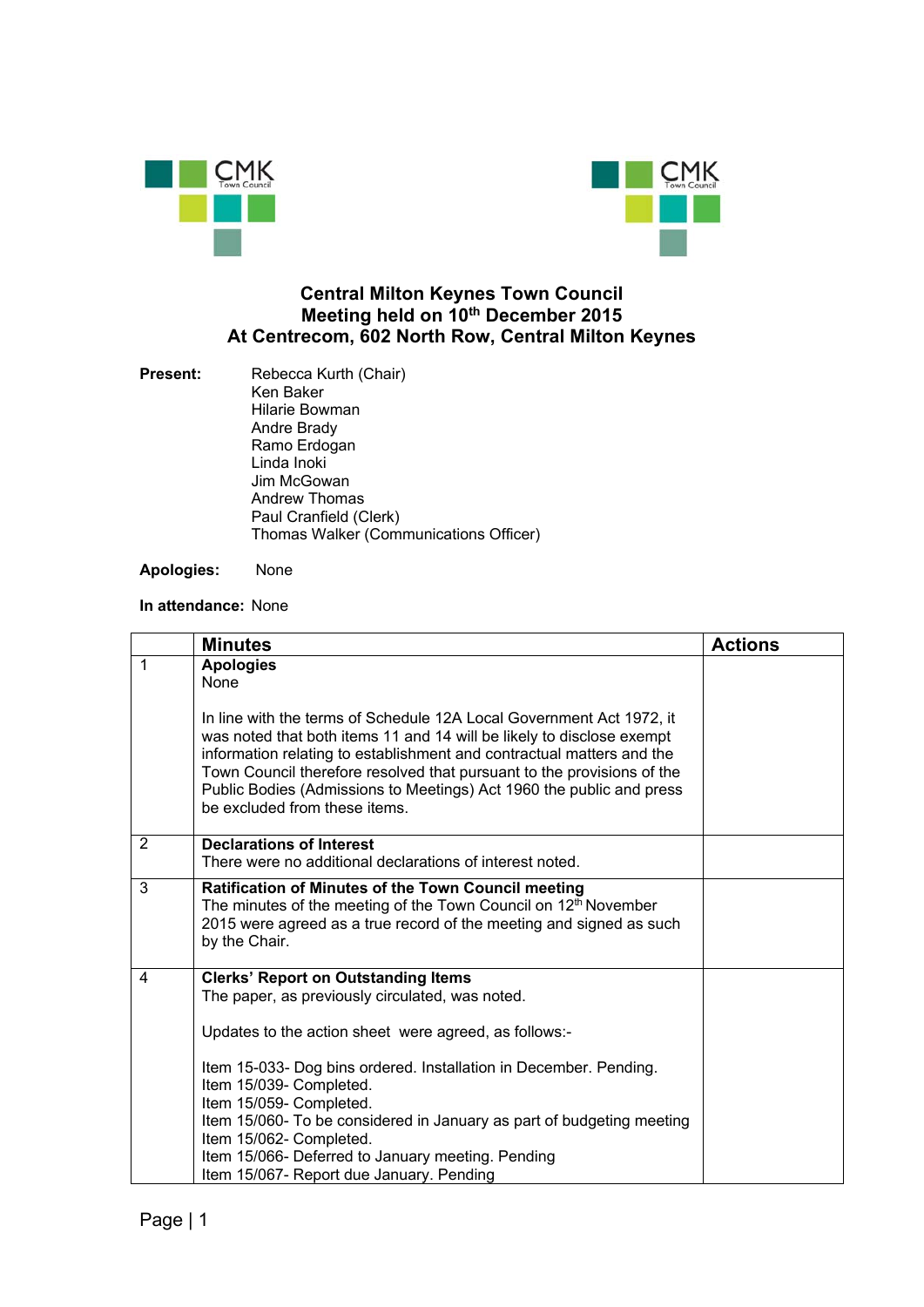|                | Item 15/068- Residents' Forum to consider location of rubbish bins-                                                                                                                                                                                                                                  | <b>HB</b>       |
|----------------|------------------------------------------------------------------------------------------------------------------------------------------------------------------------------------------------------------------------------------------------------------------------------------------------------|-----------------|
|                | January.<br>Item 15/069- Article in newsletter requesting email addresses- January.<br>Item 15/070- Noticeboard to be ordered. - January.                                                                                                                                                            | <b>TW</b>       |
|                | Item 15/071- Completed.<br>Item 15/072- Site allocation consultation.- January                                                                                                                                                                                                                       | <b>KB/LI/TW</b> |
| 5              | <b>Representations from Public</b><br>There were no members of the public present.                                                                                                                                                                                                                   |                 |
| 6              | <b>Forward Plan Monitoring Sheet</b><br>The paper, as previously circulated, was noted.                                                                                                                                                                                                              |                 |
| $\overline{7}$ | <b>Projects Update</b><br>The paper, as previously circulated, was noted.                                                                                                                                                                                                                            |                 |
| 8              | <b>Finance Paper</b><br>The paper, as previously circulated, was noted.                                                                                                                                                                                                                              |                 |
| 9              | <b>New Financial Regulations</b><br>The paper, as previously circulated, was noted.                                                                                                                                                                                                                  |                 |
|                | The new financial regulations were adopted as requested by the Clerk.                                                                                                                                                                                                                                |                 |
|                | It was agreed that the councillor nominated to review the accounts on a<br>quarterly basis would be rotated, with Councillor Bowman undertaking<br>the role in Q1/2016. It was further agreed that cheque signatories, in<br>addition to the Chair would not be eligible to undertake this function. |                 |
| 10             | <b>Additional Meeting Dates for Town Council 2016</b><br>The paper, as previously circulated, was noted.                                                                                                                                                                                             |                 |
|                | The dates as proposed were agreed.                                                                                                                                                                                                                                                                   |                 |
| 11             | <b>Approval of Initial Funding for Pre-inquiry Submission</b><br>The item to be considered under 'Confidential Items'.                                                                                                                                                                               |                 |
| 12             | <b>Training Policy</b><br>The paper, as previously circulated, was noted.                                                                                                                                                                                                                            |                 |
|                | The training policy was adopted as proposed by the Clerk.                                                                                                                                                                                                                                            |                 |
| 13             | <b>Items for Information</b><br>a) Planning Committee Meeting minutes 25 November 2015<br>The paper, as previously circulated, was noted.                                                                                                                                                            |                 |
|                | b) CMK Street Warden Report November 2015<br>The paper, as previously circulated, was noted.                                                                                                                                                                                                         |                 |
|                | The Clerk to clarify the position with regard to the tree for<br>removal.                                                                                                                                                                                                                            | PC              |
|                | c) Porte Cocheres Advertising consultation response<br>The paper, as previously circulated, was noted.                                                                                                                                                                                               |                 |
|                | d) Street Cleansing Schedules<br>The papers, as previously circulated, were noted.                                                                                                                                                                                                                   | PC              |
|                | These papers to be brought back to the January meeting.<br>Clarification to be sought on the definitions 'beat sweep' and                                                                                                                                                                            |                 |